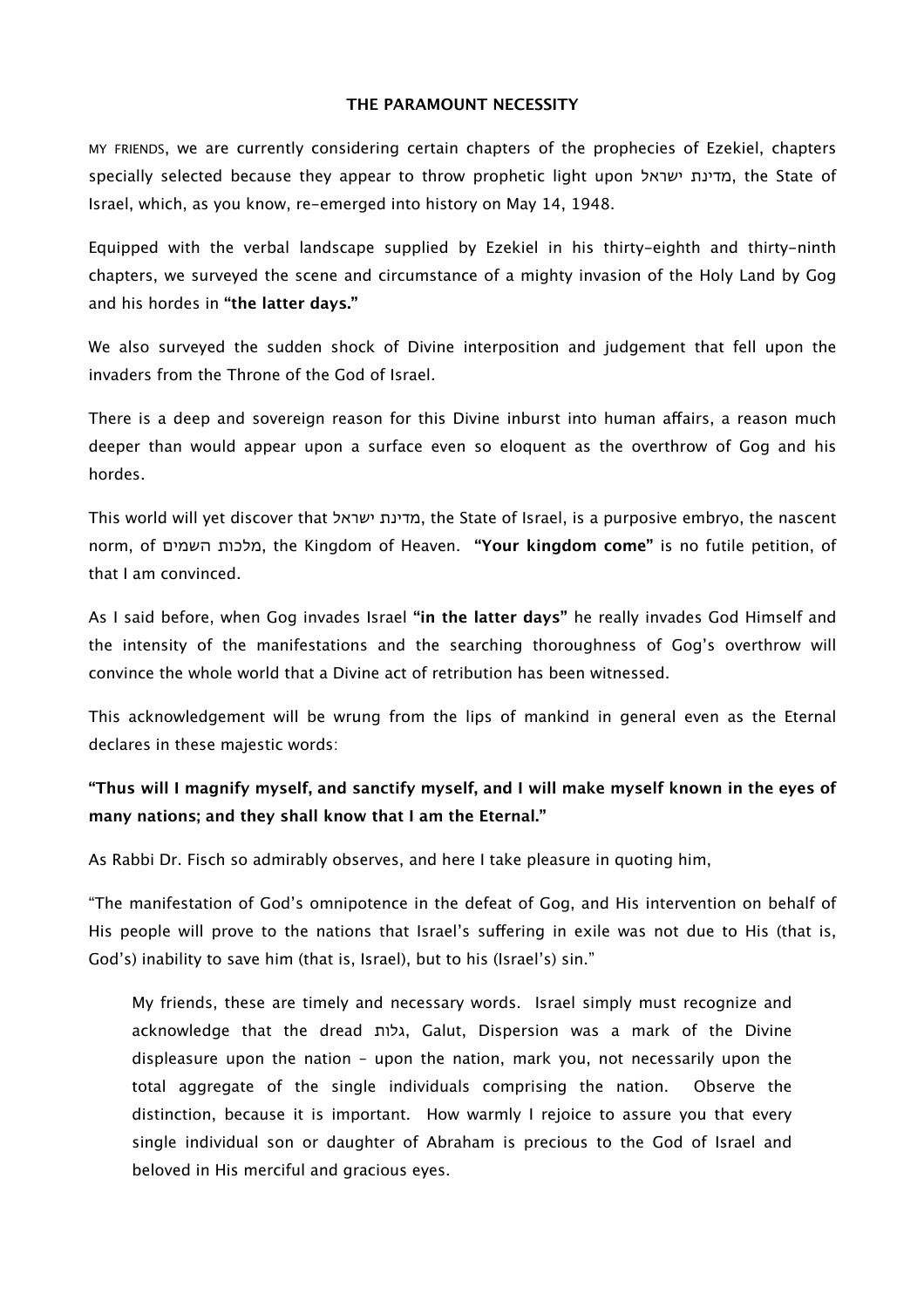But the nation of Israel, as a national entity, has a great lesson yet to learn. Happily, I feel persuaded that the miraculous deliverance of Israel from the ominous Gog will have its due efect upon the nation of Israel, too, and may probably initiate the process of Israel's national selfexamination leading ultimately to national repentance of Israel's major national sin.

Will you allow me to refer back to something I said in my ninth message in this series?

In that message I led you to the gate of hope for Israel as a nation and, swinging wide that gate, I invited you to glance into a prophesied realm of national prosperity, leafy green with Divine promise in three blissful dimensions.

The scene is scented and fragrant with the Divine שכינה, Shekinah Presence, the promised משיח, Messiah, the Shepherd Prince, guaranteeing to the soul of Israel a long Sabbath of monarchical prosperity and security.

The second dimension of felicity is the bestowal of the gift of a supernatural productiveness to Israel's soil guaranteeing to the body of Israel a material prosperity and security.

The third dimension of ecstasy is the fulfilment of the promise of God through Moses and the prophets of the bestowal of the second circumcision, the circumcision of the heart, guaranteeing to the Spirit of Israel a manifold prosperity through a spiritual palengenesis.

That much neglected prophet Zechariah speaks of a great repentance in his twelfth chapter when, as the mouthpiece of God, he declares:

**"And I will pour upon the house of David, and upon the inhabitants of Jerusalem, The spirit of grace and of supplication; And they shall look unto Me Whom they have pierced, And they shall mourn for him, as one mourns for his only son . . . "**

The prophet Hosea announces that after the long Galut **"shall the children of Israel return, and seek the Eternal their God, and David their king; and shall fear the Eternal and His goodness in the latter days."** (Hosea 3:5)

Do you notice, my friends, that Ezekiel's expression **"in the latter days"** is exactly the phrase employed by Hosea, **"in the latter days."** We have seen that this term relates to the Messianic era.

Now, whilst the phrase in each instance acts as a handle enabling us to lift the predictions from the local ground of utterance and place them reverently into the general chronological area which they belong prophetically, yet, nevertheless, we must resist the temptation to place both deposits of Divine prediction on to one single square in the calendar, thus perhaps forcing upon each a coincidence neither Divinely authorized nor intended.

Therefore, all I suggest, is that the Gogian debacle may touch off that pre-announced national repentance that opens wide the gate of national bliss and well-being for Israel.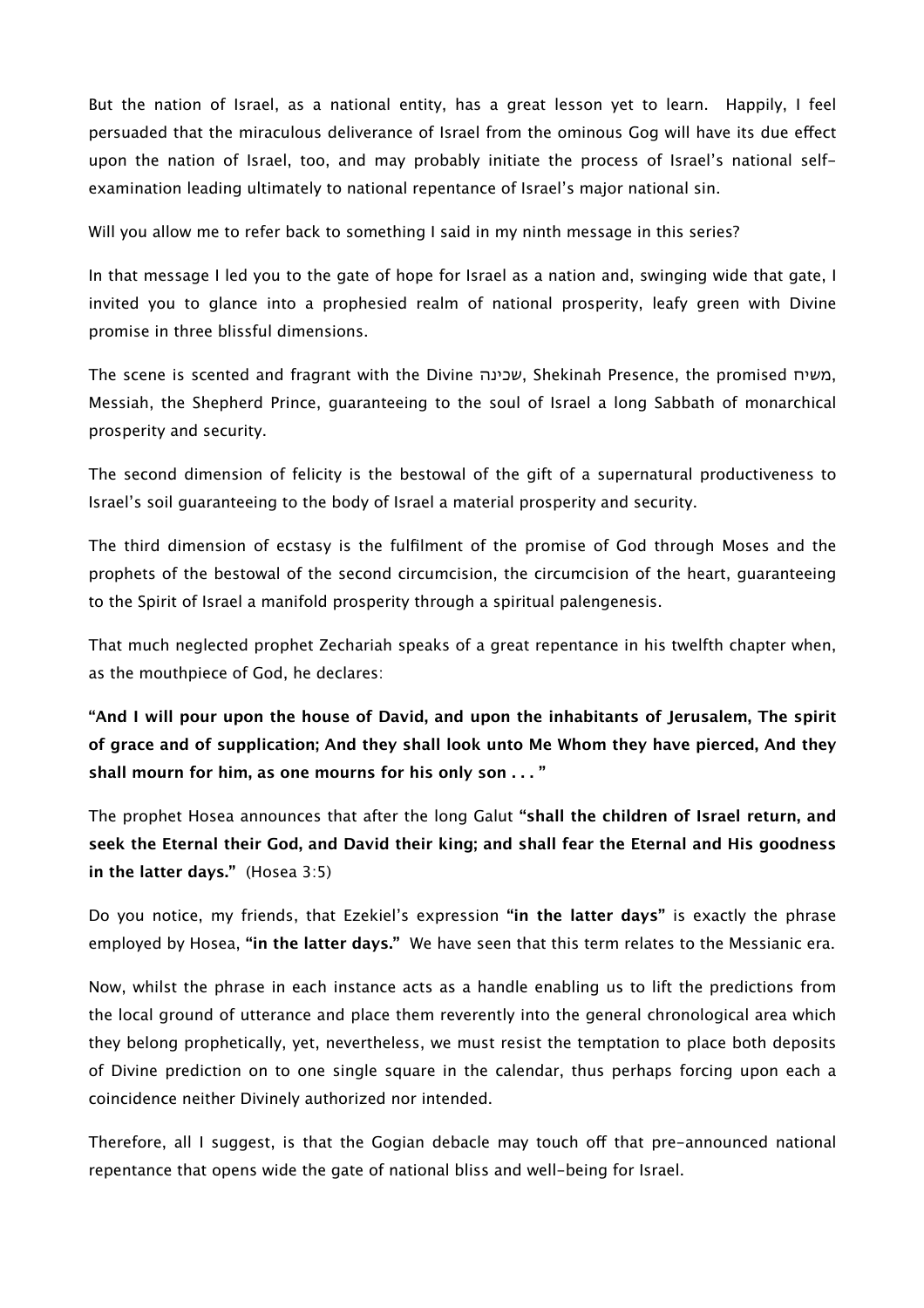This national repentance is followed by the Divine grace and forgiveness. The concluding verses of the thirty-ninth chapter of Ezekiel's prophecy are among the most touching and most glorious in the whole of the Scriptures.

The ultimate issue of this divine visitation is the regeneration of Israel **"for I have poured out my Spirit upon the House of Israel, saith the Lord God."** (39:29)

Israel is reinstated into the directive will of God's beneficent purposes for mankind and, at last, fulfils the full original purpose of the Divine calling as the earthly channel of the blessing and government of God.

That we rightly interpret the general purport of Ezekiel's prophecy is supported from the following quotations from Jewish and general sources:

"One of the prophecies of Ezekiel (Ezekiel 38 and 39) deals with Gog, of the land of Magog, who is prince of Meshech and Tubal. He is to become a great conqueror, overpowering many nations, but will finally come to an end on the mountains of Israel (Palestine) in a great catastrophe accompanied by earthquake, pestilence, fire and mutual slaughter. This will result in the final liberation of Israel."

I have quoted from The Universal Jewish Encyclopaedia (Vol. 5, p. 10), and from the same source I give you also the following:

"When Ezekiel's prophecy was not fulfilled in his time, it became gradually assigned, with the development of a Jewish eschatology, to the end of the world." Permit me one last quotation from Rabbi Dr. S Fisch. Here it is: "In Rabbinic literature, Gog and Magog (the latter as an individual) are frequently referred to as the leaders of a hostile army against Israel before the coming of the Messiah."

The Encyclopaedia Britannica, in a pertinent article, says that Gog is the "name of a great anti-theocratic power destined to manifest itself in the world immediately before the final dispensation is ushered in."

These quotations, in my judgement, epitomize with reasonable accuracy the general purport of Israel's great destiny and of Ezekiel's prophecy regarding the same and also the trend of my message thus far.

Do any enquire the nature of the major national sin to which I have referred in this message? I believe it to be none other than the national and official rejection of the Sent One, One sent from God to Israel nearly 2,000 years ago and Whose National rejection touched off the long Galut.

I have a strong personal conviction, which I invite you to share, that the prophetic scenes granted us by Ezekiel are proximately related to the Second Advent of the Messiah Who proves to be the predicted Shepherd Prince Deliverer of His people, for is He not described by Isaiah not only as a Light to lighten the Gentiles but also the Glory of His people Israel.